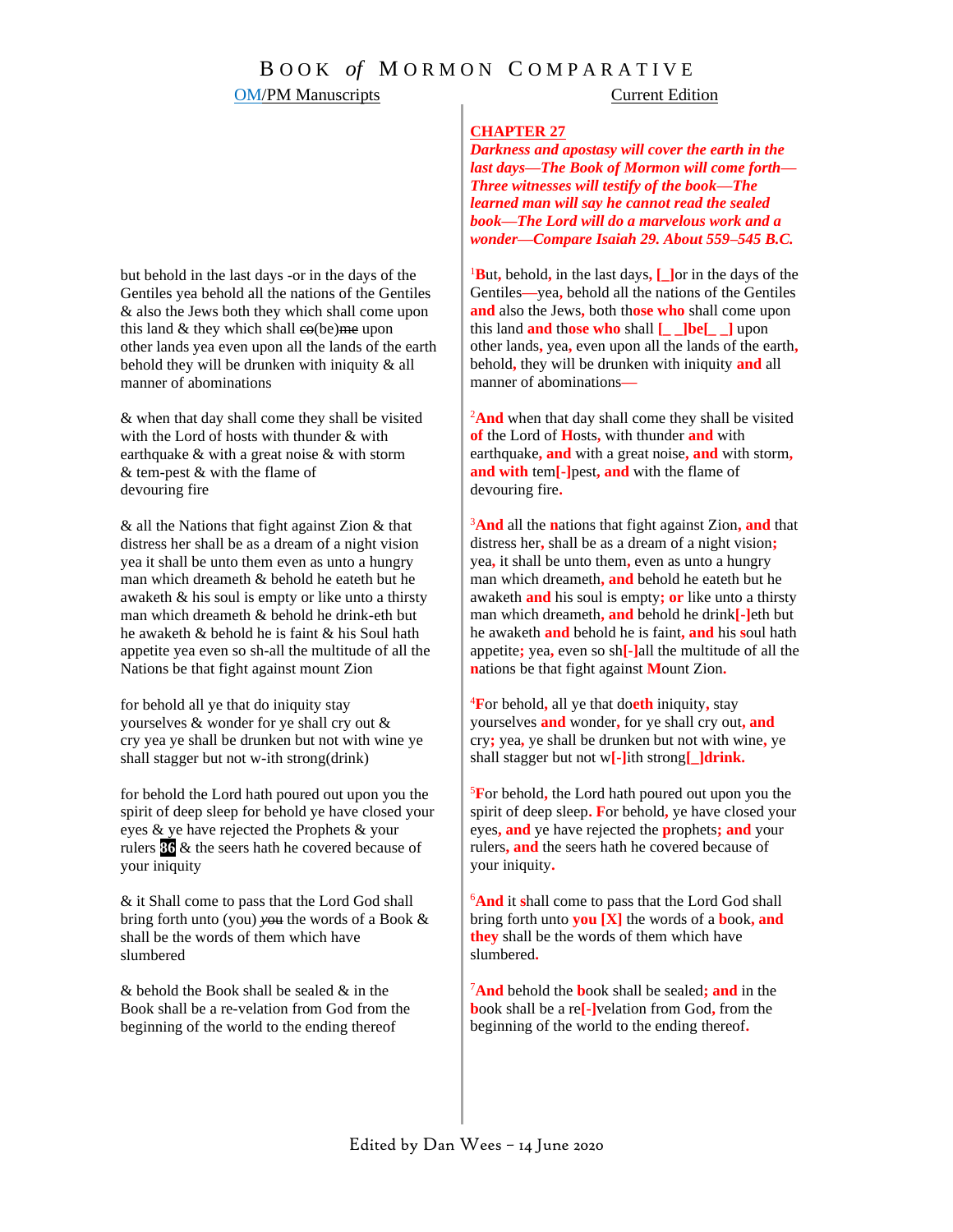# B O O K *of* M O R M O N C O M P A R A T I V E

# OM/PM Manuscripts Current Edition

wherefore be-cause of the things which are sealed up the things which are Sealed shall not be del-ivered in the day of the wickedness & abominations of the People wherefore the Book shal -(sh-)all be kept from them

but the Book shall be delivered unto a man & he shall de-liver the words of the Book which are the words of they which have slumbered in the dust & he shall deliver these words unto another

but the words which are Sealed he shall not deliver neither shall he deliver the Book for the Book shall be sealed by the power of God & the revelation *w*hich was Sealed shall be kept in the Boo*k* untill the own due time of the Lord that they may come forth for behold they reveal all things fr-om the foundation of the world (un) to the end thereof

& the day cometh that the words of the B-ook which were Sealed shall be read upon the house tops & they shall be read by the power of Christ & all things shall be revealed unto the children of men which ever hath been among the children of men & which ever will be even unto the end of the earth

wherefore at tha-t day when the Book shall *b*e delivered unto the man of whom I have spoken the Book shall be hid from the eyes of the world that (the) eyes of none shall behold it save it be that three witnesses shall behold it by the power of God besides him to whom the Book shall be delivered & they shall testify to the truth of the Book & the things therein

& there is none other which shall view it save it be a few according to the will of God to bear testimony of his word unto the children of men for the Lord God hath said that the words of the faithful should speak as if it were from the dea*d*

wherefore the Lord God will pr-ocede to bring forth the words of the Book & in the mouth of as many witnesses as seem-eth him good will he establish his word & wo be unto him that rejecteth the word of God

but behold it shall come to pass that the Lord God shall say unto him to whom he sh-all deliver the Book take these words which are not Sealed & deliver them to another that he may shew them unto the learned saying read this I pray thee & the learned will say bring hither the Book & I will read them

<sup>8</sup>**W**herefore**,** be**[-]**cause of the things which are sealed up**,** the things which are **s**ealed shall not be del**[-]**ivered in the day of the wickedness **and** abominations of the **p**eople**. W**herefore the **b**ook  $\begin{bmatrix} \_ & \_ \end{bmatrix}$  [ $\cdot$ ]sh[ $\cdot$ ]all be kept from them.

<sup>9</sup>**B**ut the **b**ook shall be delivered unto a man**, and** he shall de**[-]**liver the words of the **b**ook**,** which are the words of th**ose who** have slumbered in the dust**, and**  he shall deliver these words unto another**;** 

<sup>10</sup>**B**ut the words which are **s**ealed he shall not deliver**,** neither shall he deliver the **b**ook**. F**or the **b**ook shall be sealed by the power of God**, and** the revelation which was **s**ealed shall be kept in the **b**ook until**[\_]** the own due time of the Lord**,** that they may come forth**;** for behold**,** they reveal all things fr**[-]**om the foundation of the world **un[\_]**to the end thereof**.**

<sup>11</sup>**And** the day cometh that the words of the **b[-]**ook which were **s**ealed shall be read upon the house tops**; and** they shall be read by the power of Christ**; and** all things shall be revealed unto the children of men which ever ha**ve** been among the children of men**, and** which ever will be even unto the end of the earth**.** 

<sup>12</sup>**W**herefore**,** at tha**[-]**t day when the **b**ook shall be delivered unto the man of whom I have spoken**,** the **b**ook shall be hid from the eyes of the world**,** that **the** eyes of none shall behold it save it be that three witnesses shall behold it**,** by the power of God**,** besides him to whom the **b**ook shall be delivered**; and** they shall testify to the truth of the **b**ook **and** the things therein**.**

<sup>13</sup>**And** there is none other which shall view it**,** save it be a few according to the will of God**,** to bear testimony of his word unto the children of men**;** for the Lord God hath said that the words of the faithful should speak as if it were from the dead**.**

<sup>14</sup>**W**herefore**,** the Lord God will pr**[-]**oce**ed** to bring forth the words of the **b**ook**; and** in the mouth of as many witnesses as seem**[-]**eth him good will he establish his word**; and** wo be unto him that rejecteth the word of God**!**

<sup>15</sup>**B**ut behold**,** it shall come to pass that the Lord God shall say unto him to whom he sh**[-]**all deliver the **b**ook**: T**ake these words which are not **s**ealed **and** deliver them to another**,** that he may sh**o**w them unto the learned**,** saying**: R**ead this**,** I pray thee**. And** the learned **shall** say**: B**ring hither the **b**ook**, and** I will read them**.**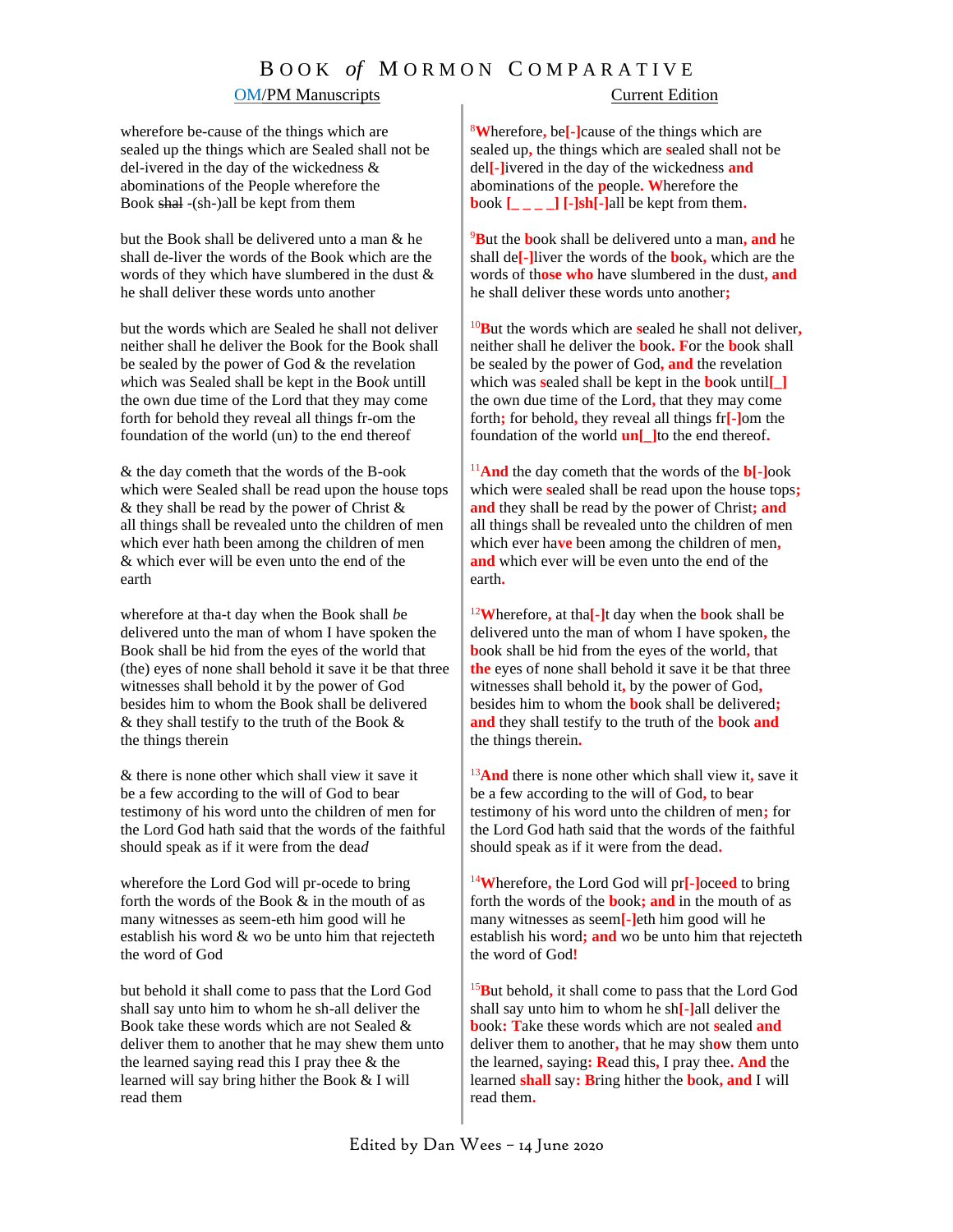# B O O K *of* M O R M O N C O M P A R A T I V E OM/PM Manuscripts Current Edition

& now because of the glory of the world & to get gain will they say this & not for the glory of God

& the man shall say I cannot br-ing the Book for it is Sealed

then shall the learned say I cannot read it

wherefore it sha-ll come to pass that the Lord God will deliver again the Book & the words thereof to hi-m that is not learned & the man that is not learned shall say I am not learned

then shall the Lord God say unto him the learned shall not read them for they have rejected them & I am able to do mine own work wherefore thou shalt re-ad the words which I shall give unto thee

touch not the things which are(are) Se*a* sealed for I will bring them forth in mine own due time for I will shew unto the children of men that I am able to do mine own work

Wherefore when thou **87** hast read the words which I have commanded thee & obtained the witnesses which I have promised unto thee then shalt thou Seal up the Book  $&$  (hide) hade it up unto me that I m-ay preserve the words which th*o*u hast not read untill I shall see fit in mine ow-n wisdom to reveal all things unto the children of men

for behold I am God & I am a G-od of miracles & I will shew unto the world that I am the same yesterday today & for-ever & I work not among the children of men save it be according to their faith

& again it shall come to pass that the Lord shall say unto him that shall read the wor-ds that shall be delivered him

for asmuch as this People draw near unto me with their mouth & with the*ir* lips do honour me but have re*m*oved their heart far from me & their fear towards me is taught by the precept of men

therefore I will procede to do a marvelous work among this People yea a marvelous work & -a wonder for the wisdom of their wise & learned shall perish & the understanding of their prudent shall be hid

<sup>16</sup>**And** now**,** because of the glory of the world **and** to get gain will they say this**, and** not for the glory of God**.**

<sup>17</sup>**And** the man shall say**:** I cannot br**[-]**ing the **b**ook**,** for it is **s**ealed**.**

<sup>18</sup>**T**hen shall the learned say**:** I cannot read it**.**

<sup>19</sup>**W**herefore it sha**[-]**ll come to pass**,** that the Lord God will deliver again the **b**ook **and** the words thereof to hi**[-]**m that is not learned**; and** the man that is not learned shall say**:** I am not learned**.**

<sup>20</sup>**T**hen shall the Lord God say unto him**: T**he learned shall not read them**,** for they have rejected them**, and**  I am able to do mine own work**;** wherefore thou shalt re**[-]**ad the words which I shall give unto thee**.**

<sup>21</sup>**T**ouch not the things which **[X]are [X]** sealed**,** for I will bring them forth in mine own due time**;** for I will sh**o**w unto the children of men that I am able to do mine own work**.** 

<sup>22</sup>Wherefore**,** when thou hast read the words which I have commanded thee**, and** obtained the witnesses which I have promised unto thee**,** then shalt thou **s**eal up the **b**ook **again, and hide[\_ \_ \_ \_]** it up unto me**,** that I m**[-]**ay preserve the words which thou hast not read until**[\_]** I shall see fit in mine ow**[-]**n wisdom to reveal all things unto the children of men**.**

<sup>23</sup>**F**or behold**,** I am God**; and** I am a G**[-]**od of miracles**; and** I will sh**o**w unto the world that I am the same yesterday**,** today**, and** for**[-]**ever**; and** I work not among the children of men save it be according to their faith**.**

<sup>24</sup>And again it shall come to pass that the Lord shall say unto him that shall read the wor**[-]**ds that shall be delivered him**:**

<sup>25</sup>**F**or**[\_]**asmuch as this **p**eople draw near unto me with their mouth**, and** with their lips do hono**[\_]**r me**,** but have removed their heart**s** far from me**, and** their fear towards me is taught by the precept**s** of men**—**

<sup>26</sup>**T**herefore**,** I will proce**ed** to do a marvelous work among this **p**eople**,** yea**,** a marvelous work **and [-]**a wonder**,** for the wisdom of their wise **and** learned shall perish**, and** the understanding of their prudent shall be hid**.**